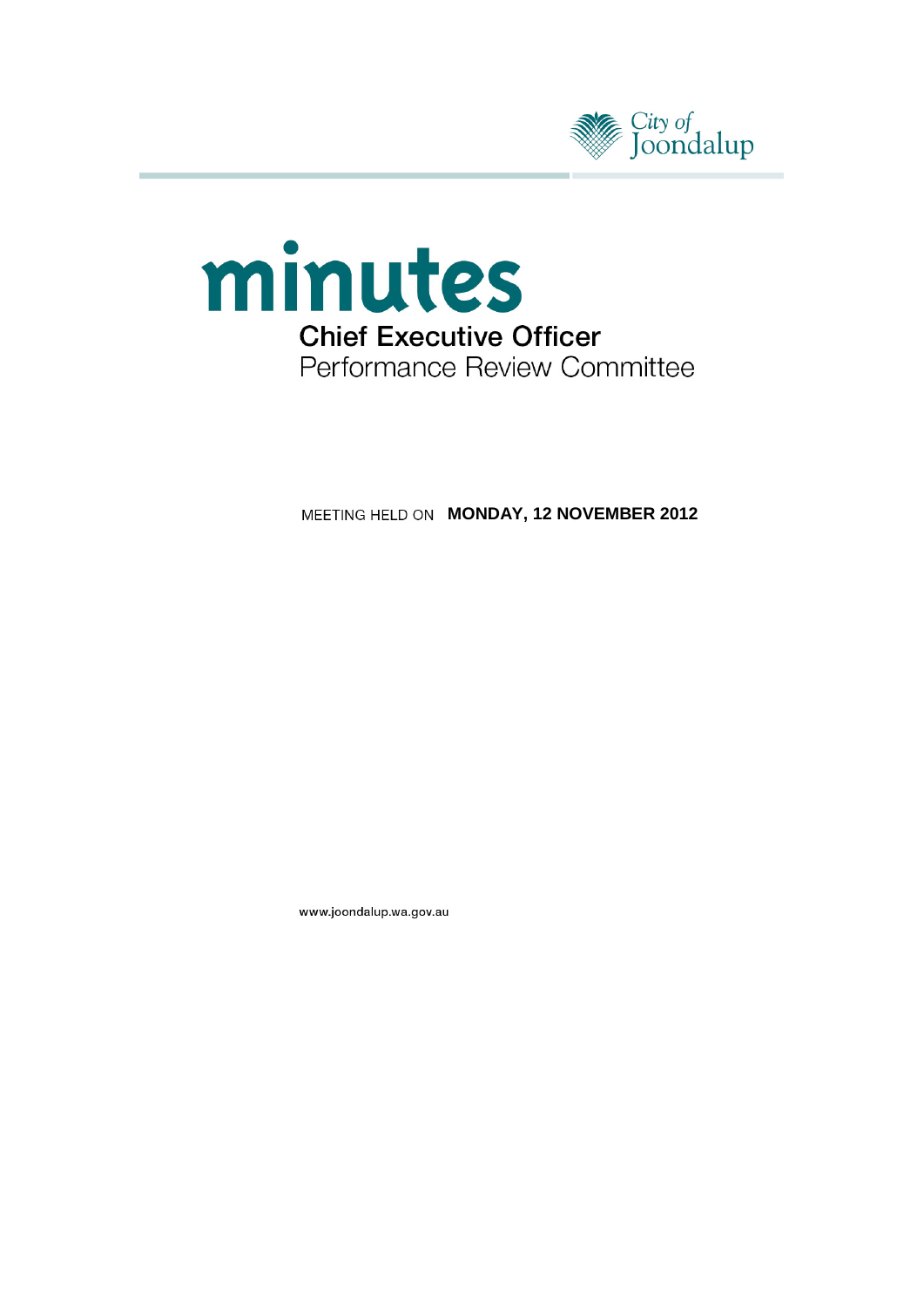# **TABLE OF CONTENTS**

| <b>Item No</b> | <b>Title</b>                                                                   | Page No |
|----------------|--------------------------------------------------------------------------------|---------|
|                | <b>Declaration of Opening</b>                                                  | 3       |
|                | Apologies/Leave of absence                                                     | 3       |
|                | <b>Confirmation of Minutes</b>                                                 | 4       |
|                | Announcements by the Presiding Member without discussion                       | 4       |
|                | Declarations of Interest                                                       | 4       |
|                | Identification of matters for which the meeting may sit behind<br>closed doors | 5       |
|                | Petitions and deputations                                                      | 5       |
|                | Reports                                                                        | 6       |
| 1              | Chief Executive Officer - 2012/13 Key Performance<br>Indicators - [74574]      | 6       |
|                | Motions of which previous notice has been given                                | 8       |
|                | Requests for Reports for future consideration                                  | 8       |
|                | Closure                                                                        | 9       |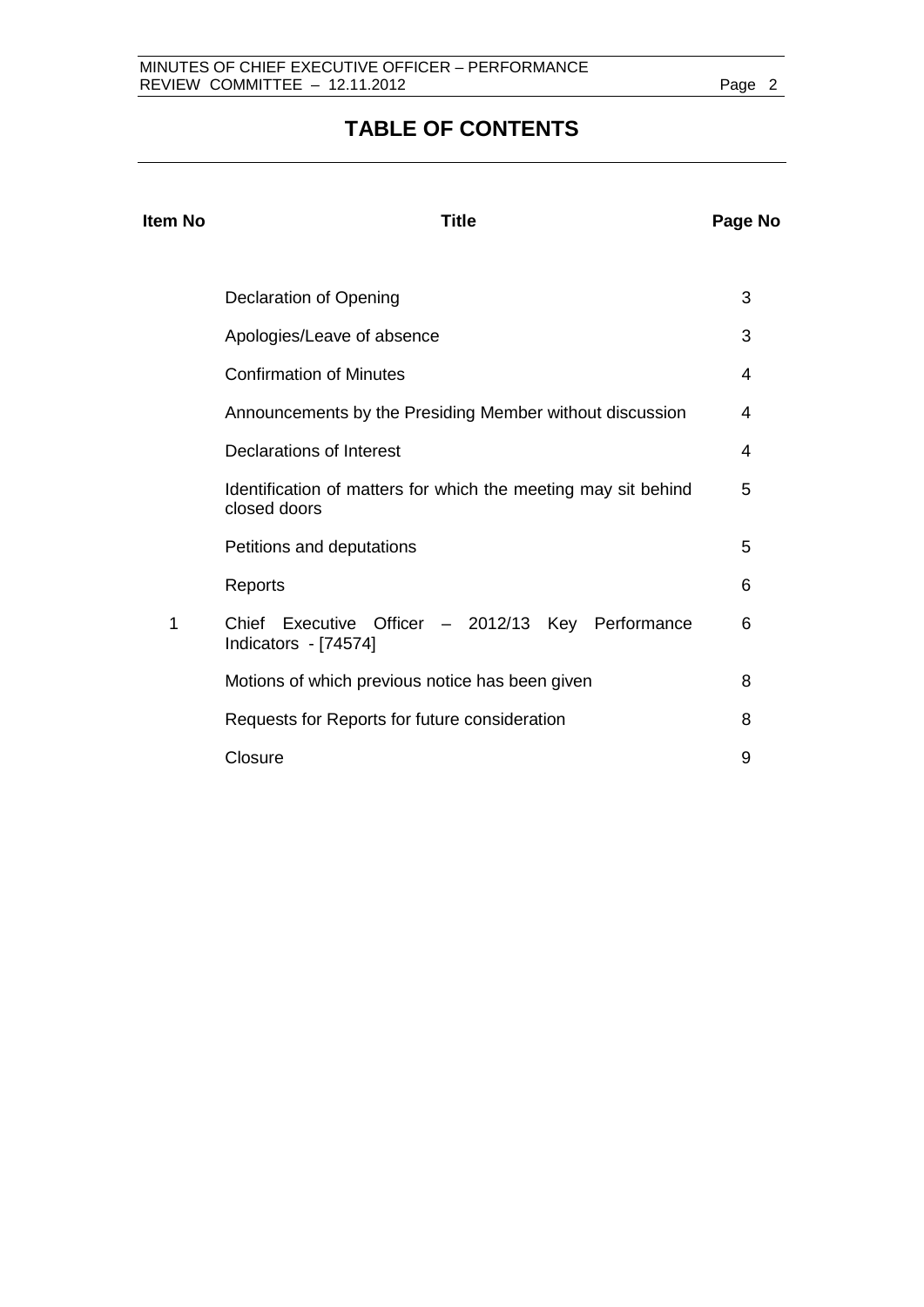# **CITY OF JOONDALUP**

# **MINUTES OF THE CHIEF EXECUTIVE OFFICER – PERFORMANCE REVIEW COMMITTEE MEETING HELD IN CONFERENCE ROOM 2, JOONDALUP CIVIC CENTRE, BOAS AVENUE, JOONDALUP ON MONDAY, 12 NOVEMBER 2012.**

# **ATTENDANCE**

## **Committee Members:**

Mayor Troy Pickard<br>Cr Geoff Amphlett, JP Deputy Presiding N Cr John Chester Cr Russ Fishwick, JP Cr Tom McLean, JP Cr Mike Norman Cr Sam Thomas

**Deputy Presiding Member** 

## **Observers:**

Cr Liam Gobbert Cr Kerry Hollywood Cr Christine Hamilton-Prime *from 5.42pm*

## **Officers:**

| Mr Garry Hunt |
|---------------|
| Mr Mike Tidy  |

Chief Executive Officer Absent from 6.15pm to 6.38pm Director Corporate Services *Absent from 6.15pm to 6.37pm*

# <span id="page-2-0"></span>**DECLARATION OF OPENING**

The Presiding Member declared the meeting open at 5.40pm.

# <span id="page-2-1"></span>**APOLOGIES/LEAVE OF ABSENCE**

#### **Leave of Absence previously approved**

| <b>Cr Christine Hamilton-Prime</b> | 1 to 25 November 2012 inclusive.           |
|------------------------------------|--------------------------------------------|
| Cr Brian Corr                      | 6 to 16 November 2012 inclusive.           |
| Cr Sam Thomas                      | 12 to 24 November 2012 inclusive.          |
| Cr Geoff Amphlett, JP              | 14 to 23 November 2012 inclusive.          |
| <b>Cr Liam Gobbert</b>             | 20 to 28 November 2012 inclusive.          |
| Cr Teresa Ritchie                  | 27 November to 04 December 2012 inclusive. |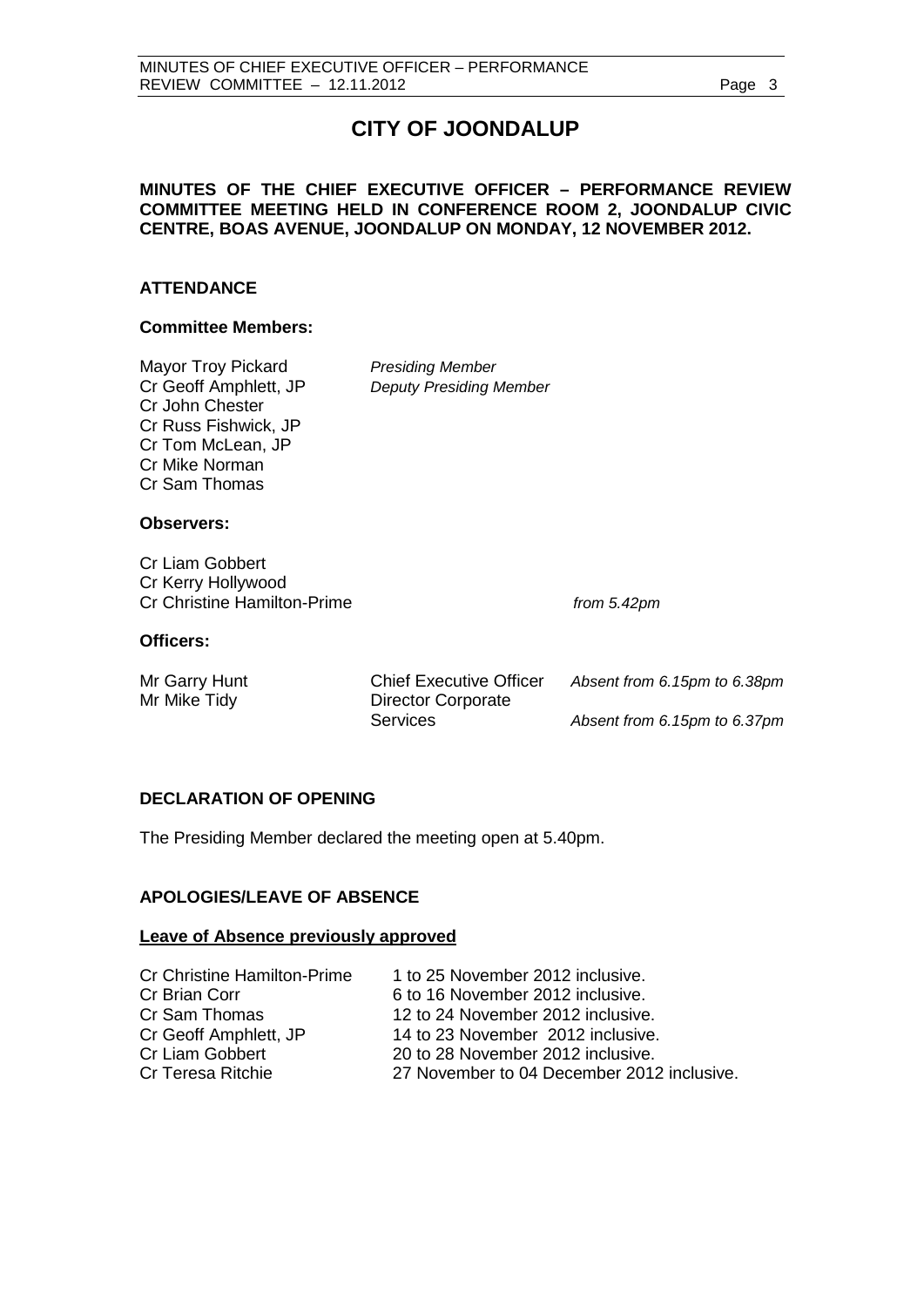# <span id="page-3-0"></span>**CONFIRMATION OF MINUTES**

MINUTES OF THE CHIEF EXECUTIVE OFFICER – PERFORMANCE REVIEW COMMITTEE MEETING HELD ON 8 OCTOBER 2012

**MOVED Cr Amphlett, SECONDED Cr McLean that the minutes of the meeting of the Chief Executive Officer – Performance Review Committee held on 8 October 2012 be confirmed as a true and correct record.**

## **The Motion was Put and CARRIED (7/0)**

**In favour of the Motion:** Mayor Pickard, Crs Amphlett, Chester, Fishwick, McLean, Norman and Thomas.

## <span id="page-3-1"></span>**ANNOUNCEMENTS BY THE PRESIDING MEMBER WITHOUT DISCUSSION**

Nil.

## <span id="page-3-2"></span>**DECLARATIONS OF INTEREST**

#### **Disclosure of financial interest**

A declaration under this section requires that the nature of the interest must be disclosed. Consequently a member who has made a declaration must not preside, participate in, or be present during any discussion or decision-making procedure relating to the matter the subject of the declaration. An employee is required to disclose their financial interest and if required to do so by the Council must disclose the extent of the interest. Employees are required to disclose their financial interests where they are required to present verbal or written reports to the Council. Employees are able to continue to provide advice to the Council in the decision making process if they have disclosed their interest.

| <b>Name/Position</b>      | Mr Garry Hunt - Chief Executive Officer.                   |
|---------------------------|------------------------------------------------------------|
| <b>Item No/Subject</b>    | Item 1 - Chief Executive Officer - 2012/13 Key Performance |
|                           | Indicators.                                                |
| <b>Nature of interest</b> | Financial.                                                 |
| <b>Extent of Interest</b> | Mr Hunt holds the position of CEO.                         |

## **Disclosure of interest affecting impartiality**

Elected Members (in accordance with Regulation 11 of the *Local Government [Rules of Conduct] Regulations 2007)* and employees (in accordance with the Code of Conduct) are required to declare any interest that may affect their impartiality in considering a matter. This declaration does not restrict any right to participate in or be present during the decision-making process. The Elected Member/employee is also encouraged to disclose the nature of the interest.

| <b>Name/Position</b>      | Mr Mike Tidy - Director Corporate Services.                       |  |
|---------------------------|-------------------------------------------------------------------|--|
| <b>Item No/Subject</b>    | Item 1 - Chief Executive Officer - 2012/13 Key Performance        |  |
|                           | Indicators.                                                       |  |
| <b>Nature of interest</b> | Interest that may affect impartiality.                            |  |
| <b>Extent of Interest</b> | Due to the nature of his employment relationship with the<br>CEO. |  |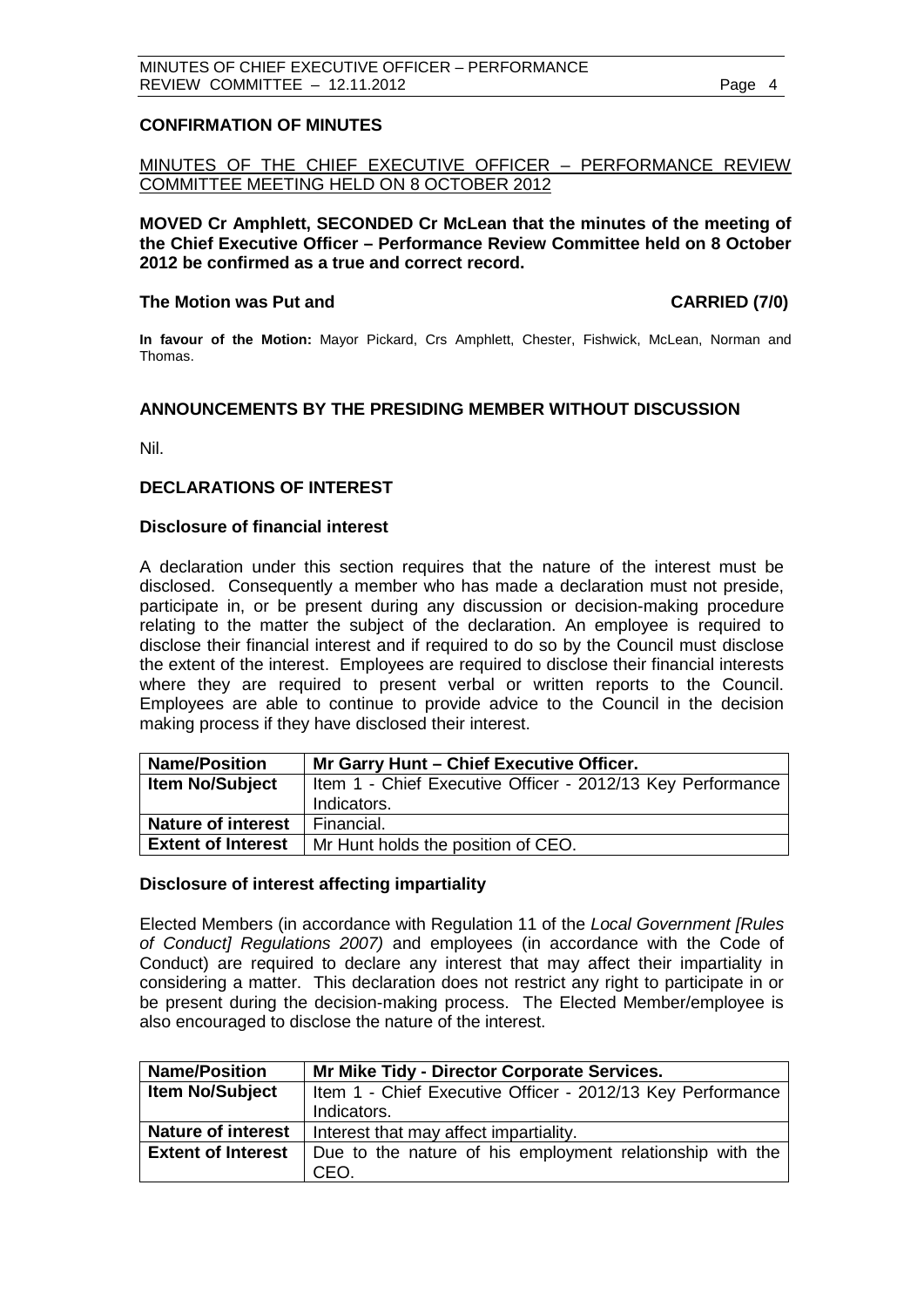# <span id="page-4-0"></span>**IDENTIFICATION OF MATTERS FOR WHICH THE MEETING MAY SIT BEHIND CLOSED DOORS**

In accordance with Clause 76 of the City's *Standing Orders Local Law 2005*, this meeting was not open to the public.

# <span id="page-4-1"></span>**PETITIONS AND DEPUTATIONS**

Nil.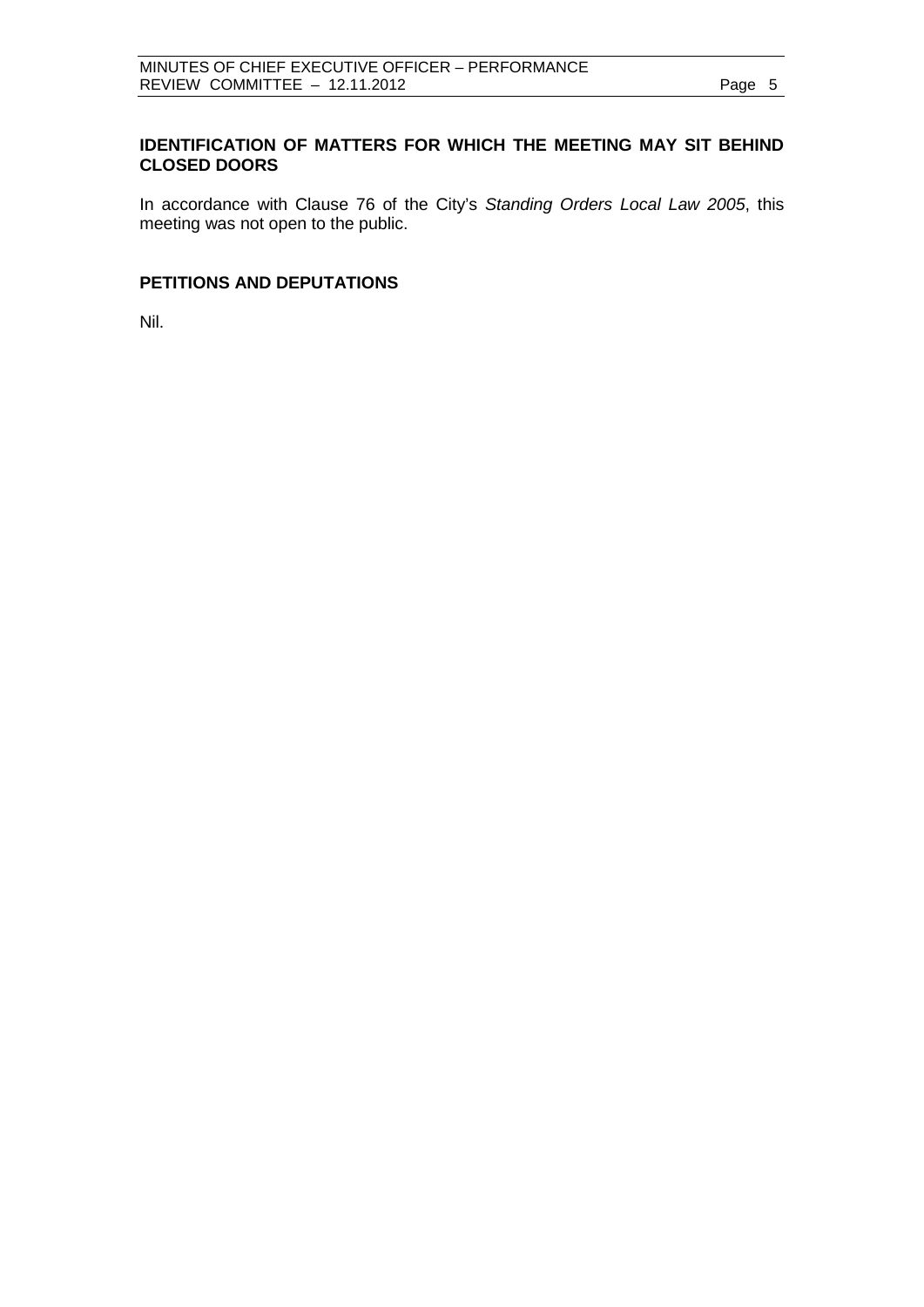# <span id="page-5-0"></span>**REPORTS**

# **Disclosure of financial interest**

| <b>Name/Position</b>      | Mr Garry Hunt - Chief Executive Officer.                   |
|---------------------------|------------------------------------------------------------|
| <b>Item No/Subject</b>    | Item 1 - Chief Executive Officer - 2012/13 Key Performance |
|                           | Indicators.                                                |
| <b>Nature of interest</b> | Financial.                                                 |
| <b>Extent of Interest</b> | Mr Hunt holds the position of CEO.                         |

# **Disclosure of interest affecting impartiality**

| <b>Name/Position</b>      | Mr Mike Tidy - Director Corporate Services.                |  |
|---------------------------|------------------------------------------------------------|--|
| <b>Item No/Subject</b>    | Item 1 - Chief Executive Officer - 2012/13 Key Performance |  |
|                           | Indicators.                                                |  |
| <b>Nature of interest</b> | Interest that may affect impartiality.                     |  |
| <b>Extent of Interest</b> | Due to the nature of his employment relationship with the  |  |
|                           | CEO.                                                       |  |

# **ITEM 1 CHIEF EXECUTIVE OFFICER - 2012/13 KEY PERFORMANCE INDICATORS**

| WARD: | All |
|-------|-----|
|-------|-----|

| <b>RESPONSIBLE</b> | Mr Mike Tidy              |
|--------------------|---------------------------|
| <b>DIRECTOR:</b>   | <b>Corporate Services</b> |

**FILE NUMBER:** 74574, 101515

**ATTACHMENTS:** Attachment 1 Confidential Draft Chief Executive Officer Key Performance Indicators 2012/13

> *(Please Note: The Report and Attachment is confidential and will appear in the official Minute Book only)*

This report is confidential in accordance with Section 5.23(2)(a) of the *Local Government Act 1995*, which also permits the meeting to be closed to the public for business relating to the following:

*a matter affecting an employee.*

A full report was provided to Elected Members under separate cover. The report is not for publication.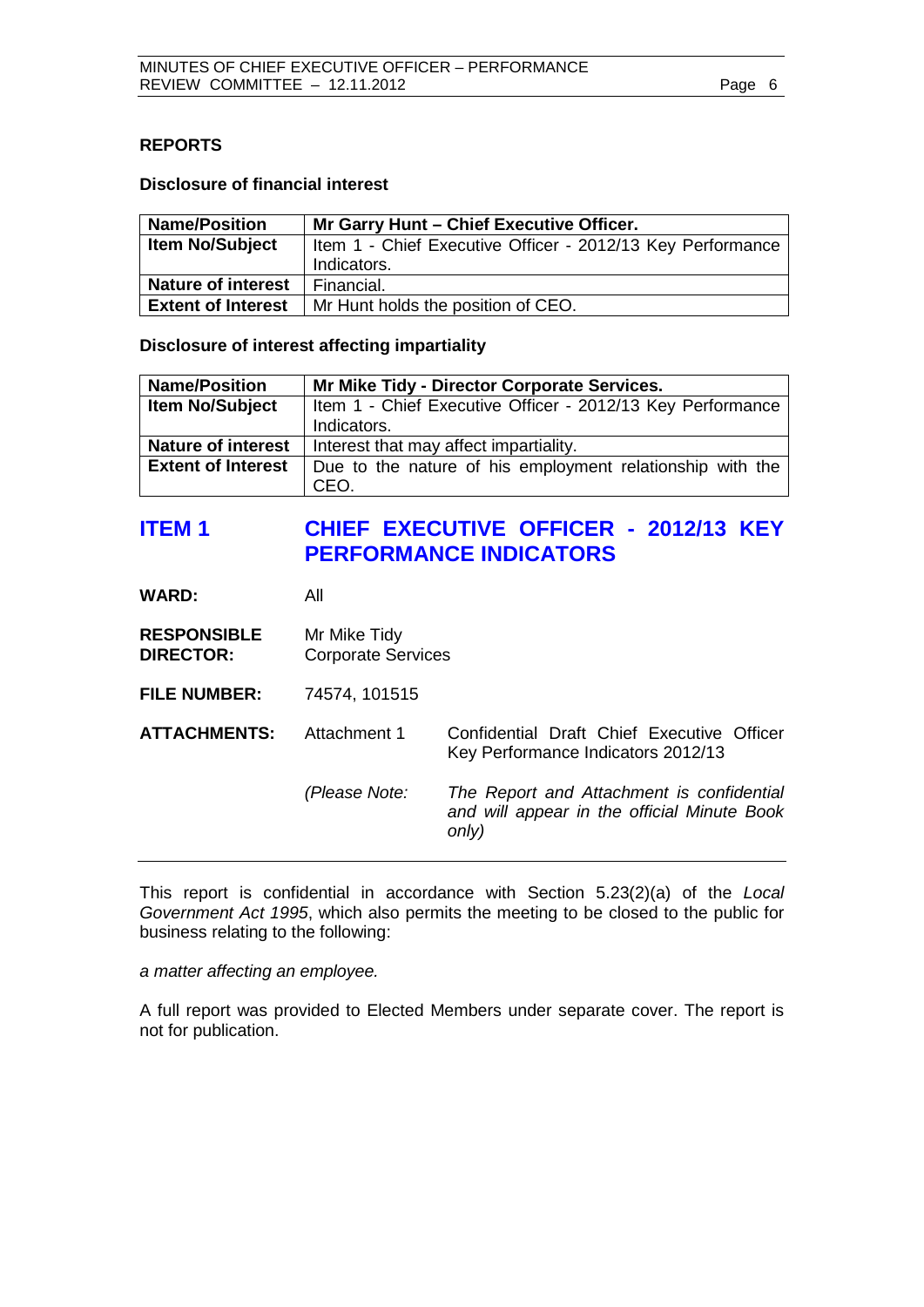#### **OFFICER'S RECOMMENDATION:**

That Council ADOPTS the Chief Executive Officer's Key Performance Indicators, aligned to the Key Themes of the Strategic Community Plan 2012-2022, for the next review period 2012/13 as detailed in Attachment 1 to this Report.

**MOVED Cr Amphlett, SECONDED Cr McLean that the Chief Executive Officer - Performance Review Committee REQUESTS the Chief Executive Officer give further consideration to the structural alignment of the Chief Executive Officer's key performance indicators to the Strategic Community Plan themes.**

#### The Motion was Put and **CARRIED** (7/0)

**In favour of the Motion:** Mayor Pickard, Crs Amphlett, Chester, Fishwick, McLean, Norman and Thomas.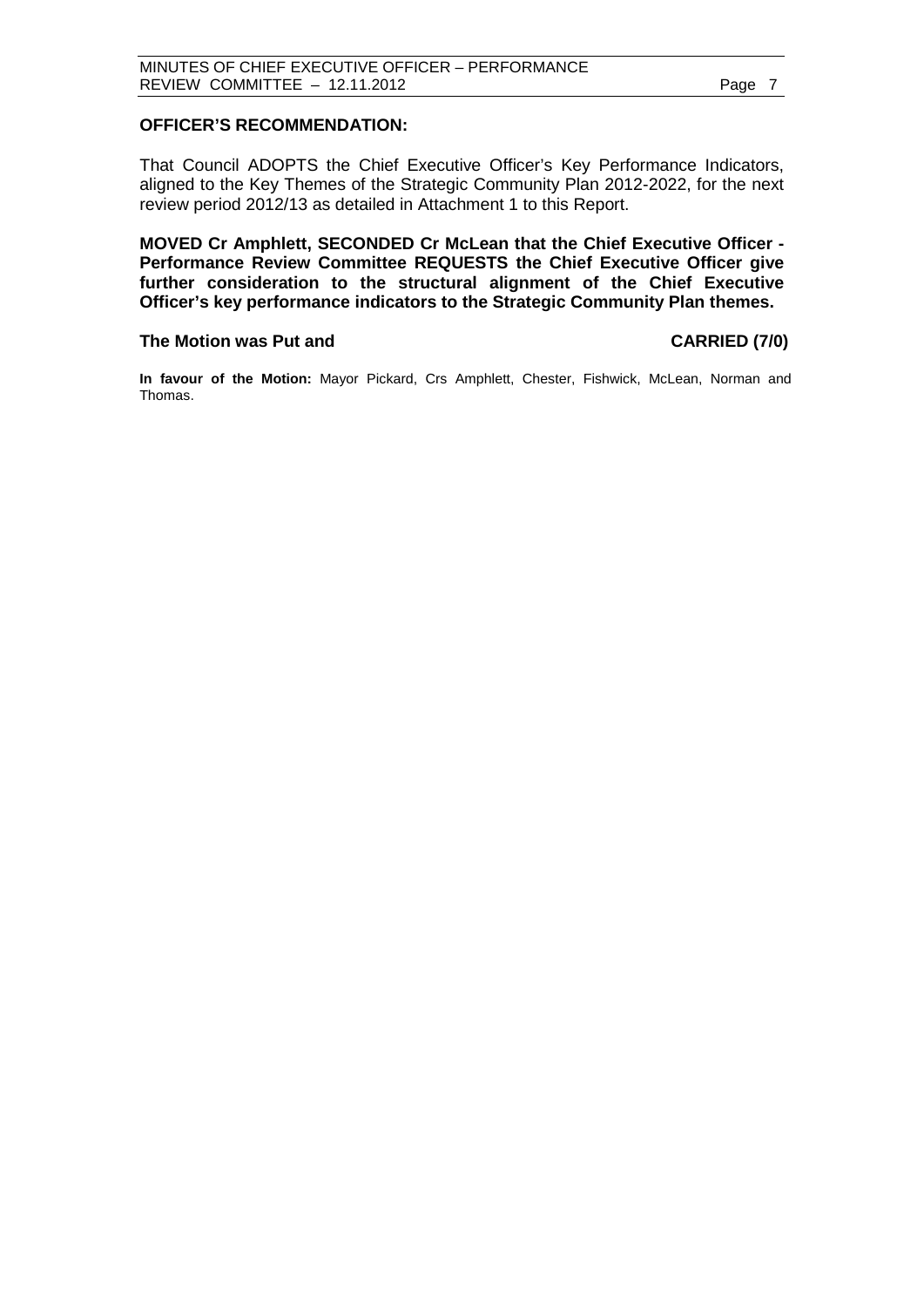# <span id="page-7-0"></span>**MOTIONS OF WHICH PREVIOUS NOTICE HAS BEEN GIVEN**

Nil.

# **REQUESTS FOR REPORTS FOR FUTURE CONSIDERATION**

**MOVED Cr Chester, SECONDED Cr Norman that the Chief Executive Officer - Performance Review Committee in accordance with Sections 5.23(2)(a) of the**  *Local Government Act 1995* **and Clause 67 of the City's** *Standing Orders Local Law 2005* **RESOLVES to close the meeting to officers to consider the following Item:**

**Proposed request for a report related to the Chief Executive Officer's Contract of Employment.**

#### **The Motion was Put and CARRIED (7/0)**

**In favour of the Motion:** Mayor Pickard, Crs Amphlett, Chester, Fishwick, McLean, Norman and Thomas.

*The Chief Executive Officer and Director Corporate Services left the room at 6.15pm.*

**MOVED Cr Thomas, SECONDED Cr Fishwick that the Chief Executive Officer - Performance Review Committee in accordance with Clause 67 of the City's**  *Standing Orders Local Law 2005* **RESOLVES the meeting now be held with OPEN DOORS, to allow officers to re-enter the meeting.**

## **The Motion was Put and CARRIED (7/0)**

**In favour of the Motion:** Mayor Pickard, Crs Amphlett, Chester, Fishwick, McLean, Norman and Thomas.

*The Director Corporate Services entered the room at 6.37pm.*

*The Chief Executive Officer entered the room at 6.38pm.*